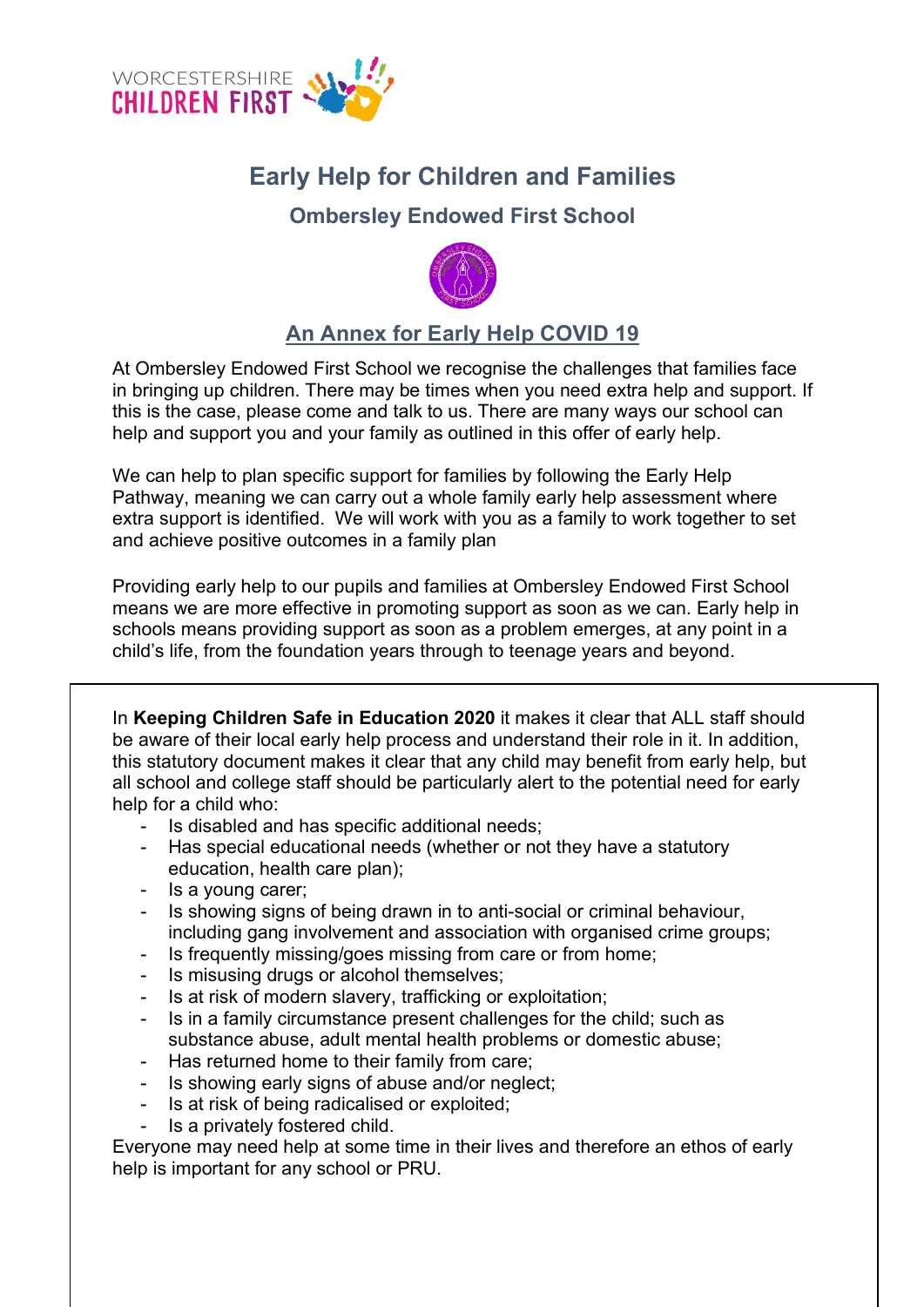

The coordinated OEFS offer of Early Help is outlined in the table below. We believe that early interventions for children and families, in many cases, will prevent needs from escalating into statutory services.

All OEFS staff must be aware of the OEFS offer of early help. At all times, staff should consider if there is any offer of early help that we can make in order to help a child thrive through using the Early Help Pathway.

We also liaise with other agencies and people within the local community. In the table below are some National organisations that can support children, young people and their families

|                                  | <b>Ombersley Endowed First School Early Help Offer</b>                                                                                                                                                                                                                                                                                                                                                                                                                                                                                                                                                                                                                                                                                       |
|----------------------------------|----------------------------------------------------------------------------------------------------------------------------------------------------------------------------------------------------------------------------------------------------------------------------------------------------------------------------------------------------------------------------------------------------------------------------------------------------------------------------------------------------------------------------------------------------------------------------------------------------------------------------------------------------------------------------------------------------------------------------------------------|
| Open Door Policy                 | At OEFS School we meet the needs of our children through a<br>variety of ways. Support offered 'Open door policy'. We are<br>available to talk via telephone and face to face and provide time<br>for our parents to communicate and work with us (eg. Through<br>structured conversations, Parents Evening meetings and good<br>daily availability) Pupil Voice. Our children are actively encouraged<br>to speak about any concerns they have to a member of staff. They<br>know that our staff take all their concerns very seriously and they<br>know that they can speak to any responsible adult in school. The<br>Pupil Voice is also represented via the School Council which<br>regularly meets with Miss Cartwright and Mrs Moore. |
| <b>Developing Key Skills</b>     | Developing Key Skills. Our PSHE curriculum supports children and<br>develops key skills, not only for school but for life. We put in place<br>intervention in school to support children who need it, be this for<br>academic or mental well-being.                                                                                                                                                                                                                                                                                                                                                                                                                                                                                          |
| <b>Inclusion Manager</b>         | Inclusion Manager: At OEFS School, early assessments help<br>identify the specific needs of our children and families, so that<br>they can be assigned to the correct interventions for their<br>educational, social, physical and emotional needs. These<br>interventions may include specific learning outcomes on Provision<br>Maps or EHCP provision. Miss Cartwright, our Inclusion Manager,<br>manages the allocation of pupils to intervention and support<br>groups.                                                                                                                                                                                                                                                                 |
| <b>School Nurse</b>              | School Nurse - We can refer children to the School Nursing team.<br>You can speak directly with the School Nurse Team or we can<br>refer you as a school. Health - Registering with appropriate<br>medical support, referral to appropriate medical specialist,<br>implementation of the Children with Medical Needs policy. Early<br>Help Hub - We have access to an Early Help Hub in the locality,<br>where there are community social workers and Family Support<br>Workers amongst other agencies, who we can contact to try to<br>find the right kind of support for you.                                                                                                                                                              |
| Attendance                       | Attendance - We have a local Attendance Officer who can offer<br>support, access to other relevant agencies will be signposted if<br>appropriate to enable good attendance.                                                                                                                                                                                                                                                                                                                                                                                                                                                                                                                                                                  |
| <b>External Support Agencies</b> | We signpost families and seek support from different external<br>support agencies. There are a number of support agencies out                                                                                                                                                                                                                                                                                                                                                                                                                                                                                                                                                                                                                |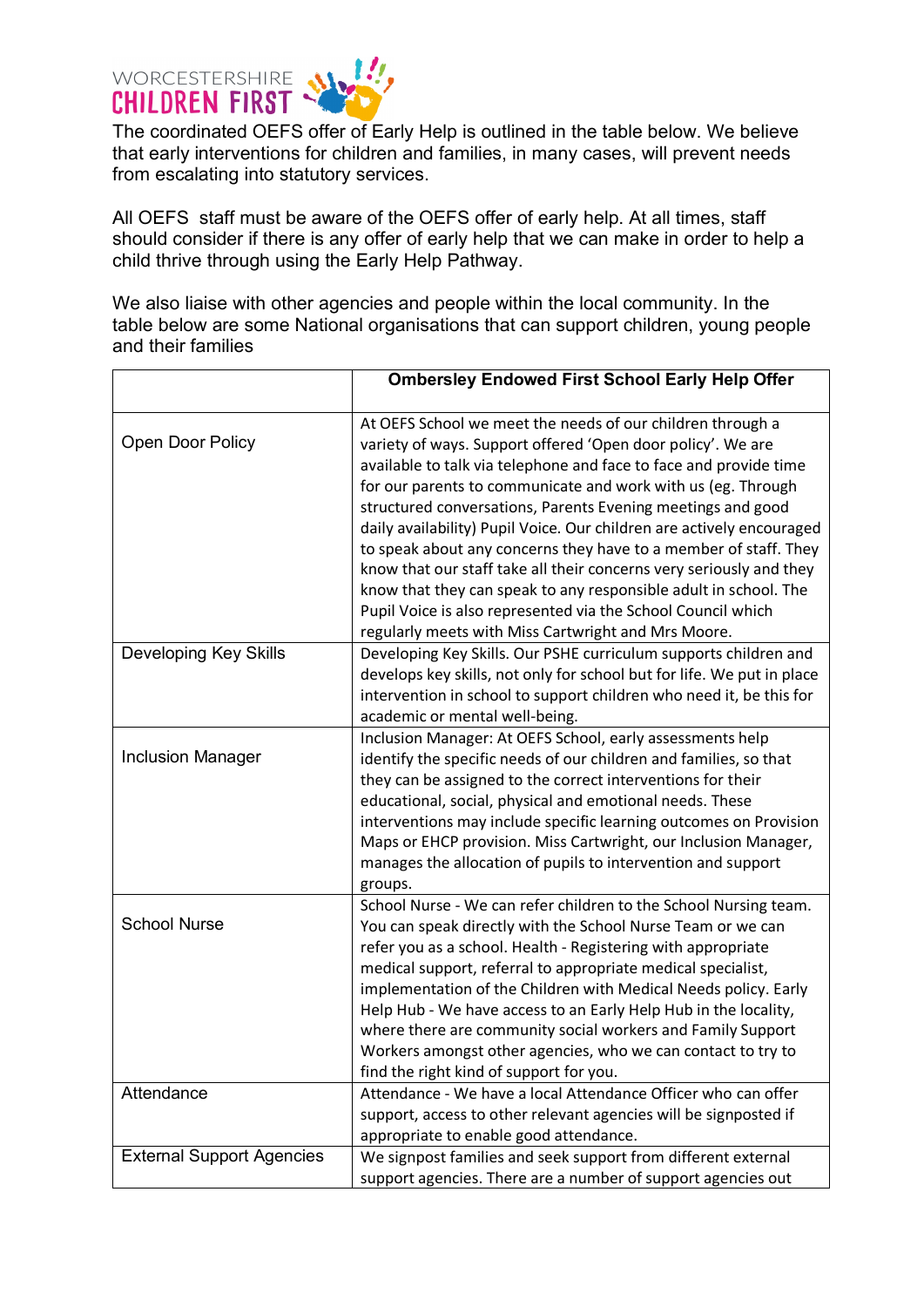

|                               | there who we can access or signpost you to if you are<br>experiencing difficulties at home. There are also agencies which<br>you can contact independently should you wish to do so, who<br>might be able to help and provide the Step 1: Support for all<br>families We have an 'open door' policy to communicate, providing<br>time to talk to all parents, children and families, to ensure all<br>children are safe, happy and learning. Step 2: Support for all<br>families We work more closely with families and children who<br>need extra support. support for your family. Other Support<br>Agencies MASH (Multi-Agency Safeguarding Hub) Community<br>Social Worker, Community Family Support Workers, Early Help<br>Hub, Local Community Police Officer, Sendiass Step 3: We seek<br>further support from services to best support our families. The<br>Designated Safeguarding Lead (Mrs Moore) will work with parents<br>and Children and Families Services to organise additional support.<br>Support could involve: Children and Families Team, Multi-agency<br>Safeguarding Hub, Worcestershire Safeguarding Children Board,<br>Community Social Worker. |
|-------------------------------|---------------------------------------------------------------------------------------------------------------------------------------------------------------------------------------------------------------------------------------------------------------------------------------------------------------------------------------------------------------------------------------------------------------------------------------------------------------------------------------------------------------------------------------------------------------------------------------------------------------------------------------------------------------------------------------------------------------------------------------------------------------------------------------------------------------------------------------------------------------------------------------------------------------------------------------------------------------------------------------------------------------------------------------------------------------------------------------------------------------------------------------------------------------------------|
| What is our Early Help Offer? | Early help guidance for professionals<br>What is Early Help?                                                                                                                                                                                                                                                                                                                                                                                                                                                                                                                                                                                                                                                                                                                                                                                                                                                                                                                                                                                                                                                                                                              |
|                               | Early Help means providing support as soon as a problem<br>appears, to stop it from getting worse. This could be at any<br>point in a child's life, from birth to the teenage years.                                                                                                                                                                                                                                                                                                                                                                                                                                                                                                                                                                                                                                                                                                                                                                                                                                                                                                                                                                                      |
|                               | Anyone can provide early help - you don't need to be an<br>expert professional. Early help is not about passing the issue<br>on to an expert, but thinking about what is the best support<br>you can offer.                                                                                                                                                                                                                                                                                                                                                                                                                                                                                                                                                                                                                                                                                                                                                                                                                                                                                                                                                               |
|                               | You can provide effective support by:                                                                                                                                                                                                                                                                                                                                                                                                                                                                                                                                                                                                                                                                                                                                                                                                                                                                                                                                                                                                                                                                                                                                     |
|                               | listening<br>$\bullet$<br>working with other people who could help<br>$\bullet$<br>finding out about specialist agencies who could help<br>$\bullet$<br>filling out an <b>Early Help Assessment</b> with the person<br>$\bullet$<br>you are helping<br>contacting Children's Social Care if you think the<br>problem is more serious                                                                                                                                                                                                                                                                                                                                                                                                                                                                                                                                                                                                                                                                                                                                                                                                                                      |
|                               | http://www.worcestershire.gov.uk/eha                                                                                                                                                                                                                                                                                                                                                                                                                                                                                                                                                                                                                                                                                                                                                                                                                                                                                                                                                                                                                                                                                                                                      |
|                               | There is a lot of information and advice on the Advice, Care,<br>Health and Support pages as well as detail of local services                                                                                                                                                                                                                                                                                                                                                                                                                                                                                                                                                                                                                                                                                                                                                                                                                                                                                                                                                                                                                                             |